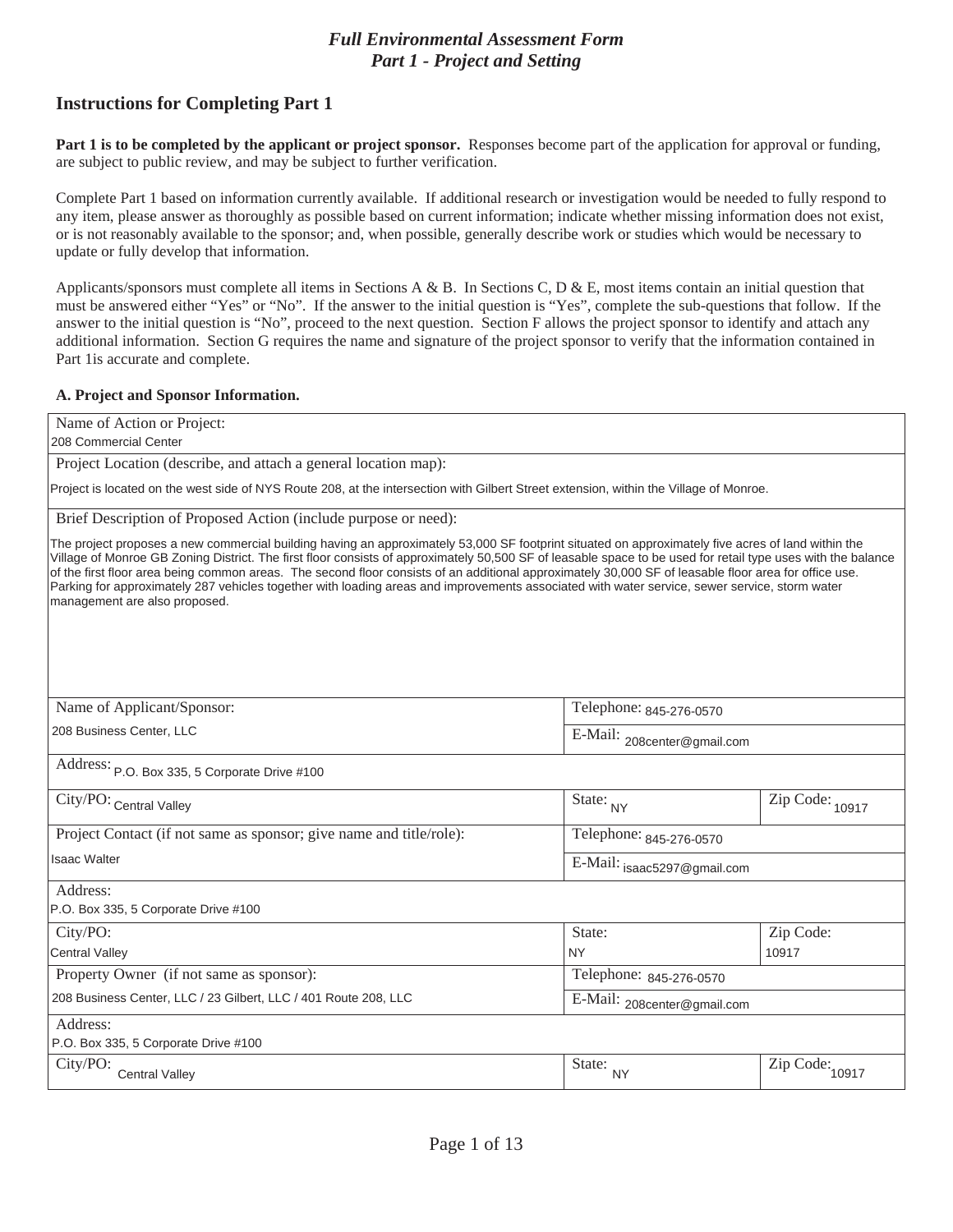## **B. Government Approvals**

| B. Government Approvals, Funding, or Sponsorship. ("Funding" includes grants, loans, tax relief, and any other forms of financial<br>assistance.)                                                                                          |                                                                                                              |                                                  |
|--------------------------------------------------------------------------------------------------------------------------------------------------------------------------------------------------------------------------------------------|--------------------------------------------------------------------------------------------------------------|--------------------------------------------------|
| <b>Government Entity</b>                                                                                                                                                                                                                   | If Yes: Identify Agency and Approval(s)<br><b>Required</b>                                                   | <b>Application Date</b><br>(Actual or projected) |
| $\sqrt{Y}$ es $\Box$ No<br>a. City Council, Town Board,<br>or Village Board of Trustees                                                                                                                                                    | V. Monroe - Gilbert Street Improvements<br>T. Monroe - Drainage pipe over Town property                      |                                                  |
| $\blacksquare$ Yes $\blacksquare$ No<br>b. City, Town or Village<br>Planning Board or Commission                                                                                                                                           | V. Monroe - Site Plan/Special Use Permit<br>T. Monroe - Site Plan for Drainage Pipe (possible)               |                                                  |
| c. City Council, Town or<br>$\blacksquare$ Yes $\blacksquare$ No<br>Village Zoning Board of Appeals                                                                                                                                        | V. Monroe ZBA Interpretation or Area Variance                                                                |                                                  |
| $\blacksquare$ Yes $\square$ No<br>d. Other local agencies                                                                                                                                                                                 | V. Monroe Water Dept.;<br>V. Monroe Emergency Services                                                       |                                                  |
| e. County agencies<br>$\nabla$ Yes $\square$ No                                                                                                                                                                                            | O.C. Sewer District No. 1 - Lateral Connection<br>O.C. Planning - GML 239 review                             |                                                  |
| f. Regional agencies<br>$\Box$ Yes $\nabla$ No                                                                                                                                                                                             |                                                                                                              |                                                  |
| $\blacksquare$ Yes $\blacksquare$ No<br>g. State agencies                                                                                                                                                                                  | NYS DOT- Entrance/Road Improvements<br>NYS DEC - Storm SPDES, NYS OPRHP                                      |                                                  |
| $\Box$ Yes $\neg$ No<br>h. Federal agencies                                                                                                                                                                                                |                                                                                                              |                                                  |
| i. Coastal Resources.                                                                                                                                                                                                                      | <i>i.</i> Is the project site within a Coastal Area, or the waterfront area of a Designated Inland Waterway? | $\Box$ Yes $\Box$ No                             |
| $\square$ Yes $\square$ No<br>Is the project site located in a community with an approved Local Waterfront Revitalization Program?<br>ii.<br><i>iii.</i> Is the project site within a Coastal Erosion Hazard Area?<br>$\Box$ Yes $\Box$ No |                                                                                                              |                                                  |

**C. Planning and Zoning** 

| C.1. Planning and zoning actions.                                                                                                                                                                                                                                                                                                               |                                      |
|-------------------------------------------------------------------------------------------------------------------------------------------------------------------------------------------------------------------------------------------------------------------------------------------------------------------------------------------------|--------------------------------------|
| Will administrative or legislative adoption, or amendment of a plan, local law, ordinance, rule or regulation be the<br>only approval(s) which must be granted to enable the proposed action to proceed?<br>If Yes, complete sections C, F and G.<br>If No, proceed to question C.2 and complete all remaining sections and questions in Part 1 | $\Box$ Yes $\Box$ No                 |
| C.2. Adopted land use plans.                                                                                                                                                                                                                                                                                                                    |                                      |
| a. Do any municipally-adopted (city, town, village or county) comprehensive land use plan(s) include the site<br>where the proposed action would be located?                                                                                                                                                                                    | $\blacksquare$ Yes $\blacksquare$ No |
| If Yes, does the comprehensive plan include specific recommendations for the site where the proposed action<br>would be located?                                                                                                                                                                                                                | $\Box$ Yes $\Box$ No                 |
| b. Is the site of the proposed action within any local or regional special planning district (for example: Greenway<br>Brownfield Opportunity Area (BOA); designated State or Federal heritage area; watershed management plan;<br>or other?)<br>If Yes, identify the plan(s):                                                                  | $\Box$ Yes $\Box$ No                 |
|                                                                                                                                                                                                                                                                                                                                                 |                                      |
| c. Is the proposed action located wholly or partially within an area listed in an adopted municipal open space plan,<br>or an adopted municipal farmland protection plan?                                                                                                                                                                       | $\Box$ Yes $\nabla$ No               |
| If Yes, identify the plan(s):                                                                                                                                                                                                                                                                                                                   |                                      |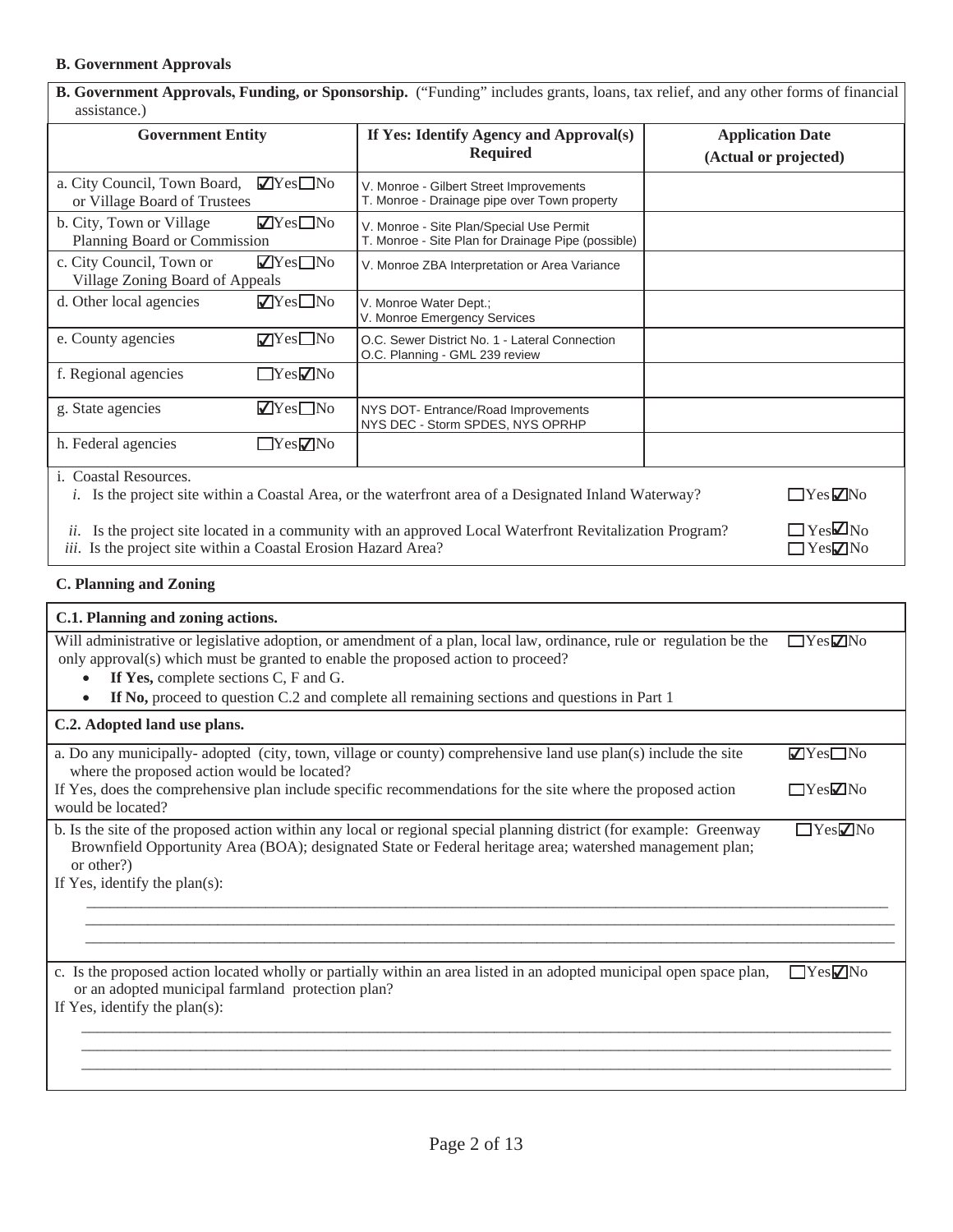| C.3. Zoning                                                                                                                                                                                         |                                      |
|-----------------------------------------------------------------------------------------------------------------------------------------------------------------------------------------------------|--------------------------------------|
| a. Is the site of the proposed action located in a municipality with an adopted zoning law or ordinance.<br>If Yes, what is the zoning classification(s) including any applicable overlay district? | $\nabla Y$ es $\nabla$ No            |
| Village of Monroe General Business Zoning District                                                                                                                                                  |                                      |
| b. Is the use permitted or allowed by a special or conditional use permit?                                                                                                                          | $\blacksquare$ Yes $\blacksquare$ No |
| c. Is a zoning change requested as part of the proposed action?<br>If Yes,                                                                                                                          | $\Box$ Yes $\nabla$ No               |
| <i>i</i> . What is the proposed new zoning for the site?                                                                                                                                            |                                      |
| C.4. Existing community services.                                                                                                                                                                   |                                      |
| a. In what school district is the project site located?<br>Monroe / Woodbury                                                                                                                        |                                      |
| b. What police or other public protection forces serve the project site?<br>Village of Monroe Police Dept. & NY State Police                                                                        |                                      |
|                                                                                                                                                                                                     |                                      |
| c. Which fire protection and emergency medical services serve the project site?<br>Mombasha Fire Company - Monroe Joint Fire District, New York Sate Police, Village of Monroe Police               |                                      |
| d. What parks serve the project site?<br>Airplane Park, Crane Park, Heritage Trail, Smith's Clove Park                                                                                              |                                      |
|                                                                                                                                                                                                     |                                      |

# **D. Project Details**

| <b>D.1. Proposed and Potential Development</b>                                                                                                                                                                                 |                            |  |
|--------------------------------------------------------------------------------------------------------------------------------------------------------------------------------------------------------------------------------|----------------------------|--|
| a. What is the general nature of the proposed action (e.g., residential, industrial, commercial, recreational; if mixed, include all<br>components)?                                                                           |                            |  |
| Commercial                                                                                                                                                                                                                     |                            |  |
| b. a. Total acreage of the site of the proposed action?                                                                                                                                                                        | $5.0 +/-$ acres            |  |
| b. Total acreage to be physically disturbed?                                                                                                                                                                                   | $4.9 +/-$ acres            |  |
| c. Total acreage (project site and any contiguous properties) owned                                                                                                                                                            |                            |  |
| or controlled by the applicant or project sponsor?                                                                                                                                                                             | $5.0 +/-$ acres            |  |
| c. Is the proposed action an expansion of an existing project or use?<br>i. If Yes, what is the approximate percentage of the proposed expansion and identify the units (e.g., acres, miles, housing units,<br>square feet)? % | $\Box$ Yes $\nabla$ No     |  |
| d. Is the proposed action a subdivision, or does it include a subdivision?                                                                                                                                                     | $\Box$ Yes $\nabla$ No     |  |
| If Yes,                                                                                                                                                                                                                        |                            |  |
| <i>i.</i> Purpose or type of subdivision? (e.g., residential, industrial, commercial; if mixed, specify types)                                                                                                                 |                            |  |
| ii. Is a cluster/conservation layout proposed?                                                                                                                                                                                 | $\Box$ Yes $\Box$ No       |  |
| iii. Number of lots proposed?                                                                                                                                                                                                  |                            |  |
|                                                                                                                                                                                                                                |                            |  |
| e. Will proposed action be constructed in multiple phases?                                                                                                                                                                     | $\Box$ Yes $\nabla$ No     |  |
| <i>i</i> . If No, anticipated period of construction:                                                                                                                                                                          | 12 months                  |  |
| ii. If Yes:                                                                                                                                                                                                                    |                            |  |
| Total number of phases anticipated<br>$\bullet$                                                                                                                                                                                |                            |  |
| Anticipated commencement date of phase 1 (including demolition)<br>$\bullet$                                                                                                                                                   | _______ month _______ year |  |
| Anticipated completion date of final phase<br>$\bullet$                                                                                                                                                                        | ______ month ______year    |  |
| Generally describe connections or relationships among phases, including any contingencies where progress of one phase may<br>$\bullet$                                                                                         |                            |  |
|                                                                                                                                                                                                                                |                            |  |
|                                                                                                                                                                                                                                |                            |  |
|                                                                                                                                                                                                                                |                            |  |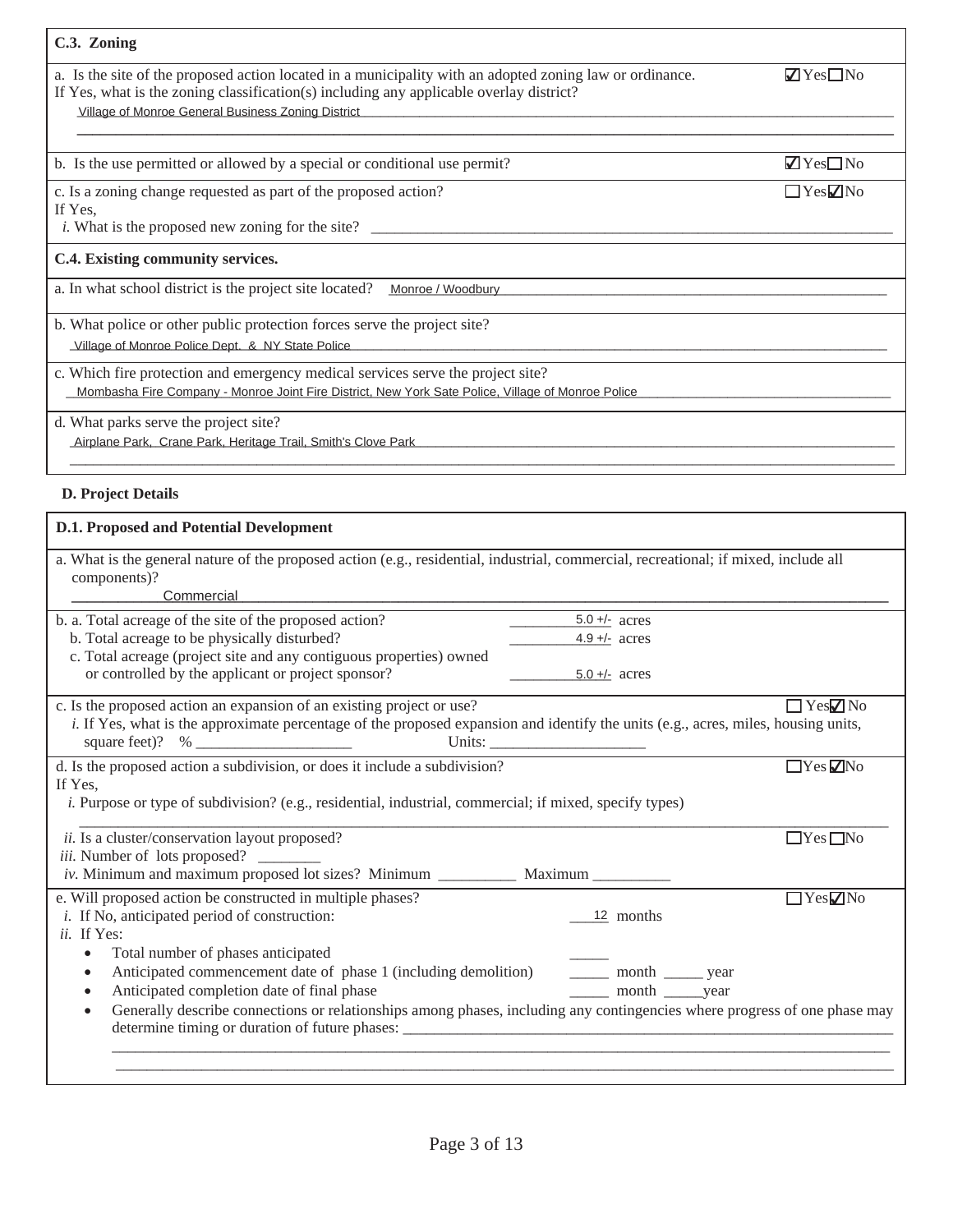| f. Does the project include new residential uses?                                                                                                                                                                                                    | $\Box$ Yes $\nabla$ No               |
|------------------------------------------------------------------------------------------------------------------------------------------------------------------------------------------------------------------------------------------------------|--------------------------------------|
| If Yes, show numbers of units proposed.                                                                                                                                                                                                              |                                      |
| One Family<br>Two Family<br>Multiple Family (four or more)<br><b>Three Family</b>                                                                                                                                                                    |                                      |
| <b>Initial Phase</b>                                                                                                                                                                                                                                 |                                      |
| At completion                                                                                                                                                                                                                                        |                                      |
| of all phases                                                                                                                                                                                                                                        |                                      |
| g. Does the proposed action include new non-residential construction (including expansions)?                                                                                                                                                         | $\blacksquare$ Yes $\blacksquare$ No |
| If Yes,                                                                                                                                                                                                                                              |                                      |
| <i>ii.</i> Dimensions (in feet) of largest proposed structure: 35 height; 200 width; and 300 length                                                                                                                                                  |                                      |
| <i>iii.</i> Approximate extent of building space to be heated or cooled: 83,000 square feet                                                                                                                                                          |                                      |
| h. Does the proposed action include construction or other activities that will result in the impoundment of any                                                                                                                                      | $\blacksquare$ Yes $\blacksquare$ No |
| liquids, such as creation of a water supply, reservoir, pond, lake, waste lagoon or other storage?                                                                                                                                                   |                                      |
| If Yes,                                                                                                                                                                                                                                              |                                      |
| <i>i</i> . Purpose of the impoundment: Storm water management                                                                                                                                                                                        |                                      |
| П<br>Ground water $\Box$ Surface water streams $\Box$ Other specify:<br>ii. If a water impoundment, the principal source of the water:<br>Storm water run-off from proposed impervious surfaces.                                                     |                                      |
| iii. If other than water, identify the type of impounded/contained liquids and their source.                                                                                                                                                         |                                      |
| N/A                                                                                                                                                                                                                                                  |                                      |
| iv. Approximate size of the proposed impoundment. Volume: T.B.D. million gallons; surface area:                                                                                                                                                      | acres                                |
|                                                                                                                                                                                                                                                      |                                      |
| vi. Construction method/materials for the proposed dam or impounding structure (e.g., earth fill, rock, wood, concrete):                                                                                                                             |                                      |
| <b>Underground Chambers</b>                                                                                                                                                                                                                          |                                      |
| <b>D.2. Project Operations</b>                                                                                                                                                                                                                       |                                      |
| a. Does the proposed action include any excavation, mining, or dredging, during construction, operations, or both?                                                                                                                                   | $\sqrt{\text{Yes}}$ No               |
| (Not including general site preparation, grading or installation of utilities or foundations where all excavated                                                                                                                                     |                                      |
| materials will remain onsite)                                                                                                                                                                                                                        |                                      |
| If Yes:                                                                                                                                                                                                                                              |                                      |
| $i$ . What is the purpose of the excavation or dredging? Site improvements including building, parking, access drives and utilties<br><i>ii.</i> How much material (including rock, earth, sediments, etc.) is proposed to be removed from the site? |                                      |
| Volume (specify tons or cubic yards): To be determined<br>$\bullet$                                                                                                                                                                                  |                                      |
| Over what duration of time? 1 month<br>$\bullet$                                                                                                                                                                                                     |                                      |
| <i>iii.</i> Describe nature and characteristics of materials to be excavated or dredged, and plans to use, manage or dispose of them.                                                                                                                |                                      |
| Native loam soil and shale to be excavated for site preparation. Rock will be crushed and used on site if possible. Excess soils will be                                                                                                             |                                      |
| carted off site.                                                                                                                                                                                                                                     | $\Box$ Yes $\neg$ No                 |
| iv. Will there be onsite dewatering or processing of excavated materials?                                                                                                                                                                            |                                      |
|                                                                                                                                                                                                                                                      |                                      |
| v. What is the total area to be dredged or excavated? ___________________________<br>5 acres maximum acres                                                                                                                                           |                                      |
|                                                                                                                                                                                                                                                      |                                      |
| <i>vii.</i> What would be the maximum depth of excavation or dredging?<br>six feet                                                                                                                                                                   |                                      |
| viii. Will the excavation require blasting?                                                                                                                                                                                                          | $Yes$ No                             |
| ix. Summarize site reclamation goals and plan: __________________________________<br>All excavated areas will be improved with building, access road, parking areas, utilities and landscaping.                                                      |                                      |
|                                                                                                                                                                                                                                                      |                                      |
|                                                                                                                                                                                                                                                      |                                      |
| b. Would the proposed action cause or result in alteration of, increase or decrease in size of, or encroachment                                                                                                                                      | $\sqrt{\text{Yes}}$ No               |
| into any existing wetland, waterbody, shoreline, beach or adjacent area?                                                                                                                                                                             |                                      |
| If Yes:                                                                                                                                                                                                                                              |                                      |
| i. Identify the wetland or waterbody which would be affected (by name, water index number, wetland map number or geographic<br>description): Stormwater discharge pipe to be installed with outlet adjacent to Orange and Rockland Lake.             |                                      |
|                                                                                                                                                                                                                                                      |                                      |
|                                                                                                                                                                                                                                                      |                                      |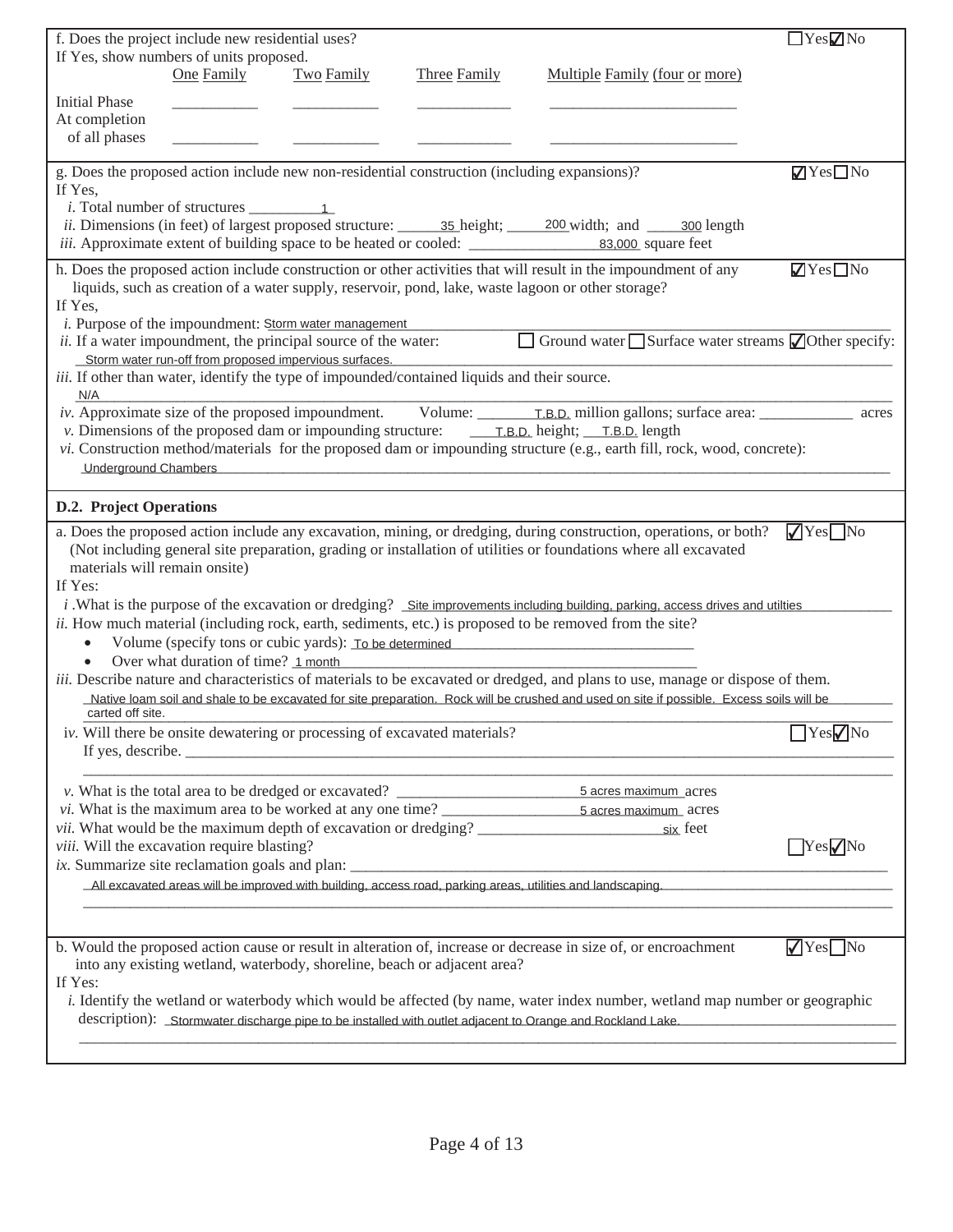| ii. Describe how the proposed action would affect that waterbody or wetland, e.g. excavation, fill, placement of structures, or<br>alteration of channels, banks and shorelines. Indicate extent of activities, alterations and additions in square feet or acres:<br>There is no anticipated disturbance to regulated waters or adjacent areas. There is no anticipated filling of wetlands or water<br>courses. Temporary ground disturbance for installation of drainage pipe discharging toward Orange and Rockland Lake. |                                      |
|-------------------------------------------------------------------------------------------------------------------------------------------------------------------------------------------------------------------------------------------------------------------------------------------------------------------------------------------------------------------------------------------------------------------------------------------------------------------------------------------------------------------------------|--------------------------------------|
| iii. Will proposed action cause or result in disturbance to bottom sediments?                                                                                                                                                                                                                                                                                                                                                                                                                                                 | $\Box$ Yes $\nabla$ No               |
| iv. Will proposed action cause or result in the destruction or removal of aquatic vegetation?<br>If Yes:                                                                                                                                                                                                                                                                                                                                                                                                                      | YesZNo                               |
| acres of aquatic vegetation proposed to be removed:                                                                                                                                                                                                                                                                                                                                                                                                                                                                           |                                      |
|                                                                                                                                                                                                                                                                                                                                                                                                                                                                                                                               |                                      |
| $\bullet$                                                                                                                                                                                                                                                                                                                                                                                                                                                                                                                     |                                      |
| $\bullet$                                                                                                                                                                                                                                                                                                                                                                                                                                                                                                                     |                                      |
|                                                                                                                                                                                                                                                                                                                                                                                                                                                                                                                               |                                      |
| Disturbed areas will be returned to their pre-disturbance state.                                                                                                                                                                                                                                                                                                                                                                                                                                                              |                                      |
|                                                                                                                                                                                                                                                                                                                                                                                                                                                                                                                               |                                      |
| c. Will the proposed action use, or create a new demand for water?<br>If Yes:                                                                                                                                                                                                                                                                                                                                                                                                                                                 | $\sqrt{Y}$ es $\Box$ No              |
| <i>i</i> . Total anticipated water usage/demand per day:<br>$\frac{1}{8,400}$ gallons/day                                                                                                                                                                                                                                                                                                                                                                                                                                     |                                      |
| ii. Will the proposed action obtain water from an existing public water supply?                                                                                                                                                                                                                                                                                                                                                                                                                                               | $\sqrt{ }$ Yes $\Box$ No             |
| If Yes:                                                                                                                                                                                                                                                                                                                                                                                                                                                                                                                       |                                      |
| Name of district or service area: Village of Monroe<br>$\bullet$                                                                                                                                                                                                                                                                                                                                                                                                                                                              |                                      |
| Does the existing public water supply have capacity to serve the proposal?<br>٠                                                                                                                                                                                                                                                                                                                                                                                                                                               | $\sqrt{Y}$ Yes $\Box$ No             |
| Is the project site in the existing district?<br>$\bullet$                                                                                                                                                                                                                                                                                                                                                                                                                                                                    | $\sqrt{Y}$ Yes $\Box$ No             |
| Is expansion of the district needed?<br>$\bullet$                                                                                                                                                                                                                                                                                                                                                                                                                                                                             | $\Box$ Yes $\Box$ No                 |
| Do existing lines serve the project site?<br>$\bullet$                                                                                                                                                                                                                                                                                                                                                                                                                                                                        | $\blacksquare$ Yes $\square$ No      |
| <i>iii.</i> Will line extension within an existing district be necessary to supply the project?                                                                                                                                                                                                                                                                                                                                                                                                                               | $\Box$ Yes $\nabla$ No               |
| If Yes:<br>Describe extensions or capacity expansions proposed to serve this project:                                                                                                                                                                                                                                                                                                                                                                                                                                         |                                      |
| Source(s) of supply for the district:                                                                                                                                                                                                                                                                                                                                                                                                                                                                                         |                                      |
| <i>iv.</i> Is a new water supply district or service area proposed to be formed to serve the project site?<br>If, Yes:                                                                                                                                                                                                                                                                                                                                                                                                        | $\Box$ Yes $\Box$ No                 |
| Applicant/sponsor for new district:                                                                                                                                                                                                                                                                                                                                                                                                                                                                                           |                                      |
| Date application submitted or anticipated:                                                                                                                                                                                                                                                                                                                                                                                                                                                                                    |                                      |
|                                                                                                                                                                                                                                                                                                                                                                                                                                                                                                                               |                                      |
| v. If a public water supply will not be used, describe plans to provide water supply for the project:                                                                                                                                                                                                                                                                                                                                                                                                                         |                                      |
| vi. If water supply will be from wells (public or private), maximum pumping capacity: _______ gallons/minute.                                                                                                                                                                                                                                                                                                                                                                                                                 |                                      |
| d. Will the proposed action generate liquid wastes?                                                                                                                                                                                                                                                                                                                                                                                                                                                                           | $\blacksquare$ Yes $\blacksquare$ No |
| If Yes:                                                                                                                                                                                                                                                                                                                                                                                                                                                                                                                       |                                      |
| <i>i</i> . Total anticipated liquid waste generation per day: $\underline{\hspace{1cm}}$ 8,300 gallons/day<br>ii. Nature of liquid wastes to be generated (e.g., sanitary wastewater, industrial; if combination, describe all components and                                                                                                                                                                                                                                                                                 |                                      |
|                                                                                                                                                                                                                                                                                                                                                                                                                                                                                                                               |                                      |
| Sanitary wastewater and the contract of the contract of the contract of the contract of the contract of the contract of the contract of the contract of the contract of the contract of the contract of the contract of the co                                                                                                                                                                                                                                                                                                |                                      |
|                                                                                                                                                                                                                                                                                                                                                                                                                                                                                                                               |                                      |
| iii. Will the proposed action use any existing public wastewater treatment facilities?<br>If Yes:                                                                                                                                                                                                                                                                                                                                                                                                                             | $\sqrt{Y}$ es $\Box$ No              |
| Name of wastewater treatment plant to be used: Harriman                                                                                                                                                                                                                                                                                                                                                                                                                                                                       |                                      |
| Name of district: Orange County Sewer District No. 1                                                                                                                                                                                                                                                                                                                                                                                                                                                                          |                                      |
| Does the existing wastewater treatment plant have capacity to serve the project?                                                                                                                                                                                                                                                                                                                                                                                                                                              | $\blacksquare$ Yes $\blacksquare$ No |
| Is the project site in the existing district?                                                                                                                                                                                                                                                                                                                                                                                                                                                                                 | $\blacksquare$ Yes $\blacksquare$ No |
| Is expansion of the district needed?                                                                                                                                                                                                                                                                                                                                                                                                                                                                                          | $\Box$ Yes $\negthinspace ZNo$       |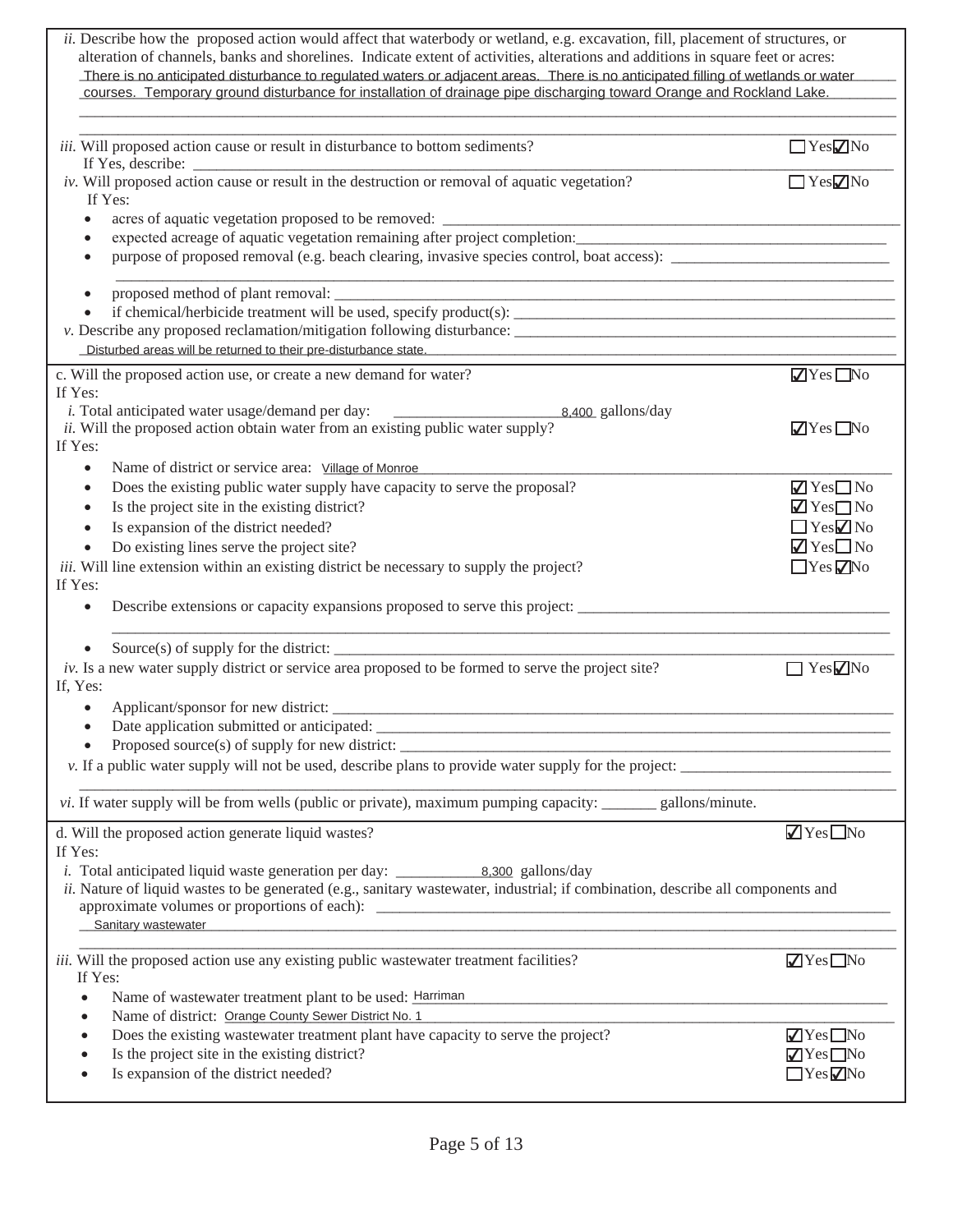| Do existing sewer lines serve the project site?<br>$\bullet$<br>Will line extension within an existing district be necessary to serve the project?<br>If Yes:                                                                                                                                                                                                                                                                                                                                                                                                                                                                                                                                                                   | $\sqrt{Y}$ es $\Box$ No<br>$\Box$ Yes $\neg$ No         |
|---------------------------------------------------------------------------------------------------------------------------------------------------------------------------------------------------------------------------------------------------------------------------------------------------------------------------------------------------------------------------------------------------------------------------------------------------------------------------------------------------------------------------------------------------------------------------------------------------------------------------------------------------------------------------------------------------------------------------------|---------------------------------------------------------|
| iv. Will a new wastewater (sewage) treatment district be formed to serve the project site?<br>If Yes:                                                                                                                                                                                                                                                                                                                                                                                                                                                                                                                                                                                                                           | $\Box$ Yes $\Box$ No                                    |
| $\bullet$<br>What is the receiving water for the wastewater discharge?<br>v. If public facilities will not be used, describe plans to provide wastewater treatment for the project, including specifying proposed<br>receiving water (name and classification if surface discharge, or describe subsurface disposal plans):<br><u>N.A. 2008 - Carl Maria San Amerikaanse kommunister († 2008)</u>                                                                                                                                                                                                                                                                                                                               |                                                         |
| <i>vi</i> . Describe any plans or designs to capture, recycle or reuse liquid waste:<br>None and the contract of the contract of the contract of the contract of the contract of the contract of the contract of the contract of the contract of the contract of the contract of the contract of the contract of the c                                                                                                                                                                                                                                                                                                                                                                                                          |                                                         |
| e. Will the proposed action disturb more than one acre and create stormwater runoff, either from new point<br>sources (i.e. ditches, pipes, swales, curbs, gutters or other concentrated flows of stormwater) or non-point<br>source (i.e. sheet flow) during construction or post construction?<br>If Yes:<br><i>i.</i> How much impervious surface will the project create in relation to total size of project parcel?<br>Square feet or 4.8+/- acres (impervious surface)<br>Square feet or $\underline{\hspace{1cm}} 5+i$ acres (parcel size)<br>ii. Describe types of new point sources. Parking and Roof                                                                                                                 | $\sqrt{Y}$ es $\Box$ No                                 |
| <i>iii.</i> Where will the stormwater runoff be directed (i.e. on-site stormwater management facility/structures, adjacent properties,<br>groundwater, on-site surface water or off-site surface waters)?<br>On Site Stomrwater Management <b>Contract Contract Contract Contract Contract Contract Contract Contract Contract Contract Contract Contract Contract Contract Contract Contract Contract Contract Contract Contract Contract Co</b>                                                                                                                                                                                                                                                                               |                                                         |
| If to surface waters, identify receiving water bodies or wetlands:<br>Orange & Rockland Lake <b>Contract Contract Contract Contract Contract Contract Contract Contract Contract Contract Contract Contract Contract Contract Contract Contract Contract Contract Contract Contract Contract Contract </b>                                                                                                                                                                                                                                                                                                                                                                                                                      |                                                         |
| Will stormwater runoff flow to adjacent properties?<br>$iv$ . Does proposed plan minimize impervious surfaces, use pervious materials or collect and re-use stormwater?                                                                                                                                                                                                                                                                                                                                                                                                                                                                                                                                                         | $\blacksquare$ Yes $\square$ No<br>$\Box$ Yes $\Box$ No |
| f. Does the proposed action include, or will it use on-site, one or more sources of air emissions, including fuel<br>combustion, waste incineration, or other processes or operations?<br>If Yes, identify:<br><i>i</i> . Mobile sources during project operations (e.g., heavy equipment, fleet or delivery vehicles)                                                                                                                                                                                                                                                                                                                                                                                                          | $Yes \nabla$ No                                         |
| <i>ii.</i> Stationary sources during construction (e.g., power generation, structural heating, batch plant, crushers)<br><i>iii.</i> Stationary sources during operations (e.g., process emissions, large boilers, electric generation)                                                                                                                                                                                                                                                                                                                                                                                                                                                                                         |                                                         |
| g. Will any air emission sources named in D.2.f (above), require a NY State Air Registration, Air Facility Permit,                                                                                                                                                                                                                                                                                                                                                                                                                                                                                                                                                                                                              | $\Box$ Yes $\nabla$ No                                  |
| or Federal Clean Air Act Title IV or Title V Permit?<br>If Yes:<br>i. Is the project site located in an Air quality non-attainment area? (Area routinely or periodically fails to meet<br>ambient air quality standards for all or some parts of the year)<br>ii. In addition to emissions as calculated in the application, the project will generate:<br>Tons/year (short tons) of Carbon Dioxide $(CO2)$<br>Tons/year (short tons) of Nitrous Oxide $(N_2O)$<br>Tons/year (short tons) of Perfluorocarbons (PFCs)<br>Tons/year (short tons) of Sulfur Hexafluoride $(SF_6)$<br>Tons/year (short tons) of Carbon Dioxide equivalent of Hydroflourocarbons (HFCs)<br>Tons/year (short tons) of Hazardous Air Pollutants (HAPs) | $\Box$ Yes $\Box$ No                                    |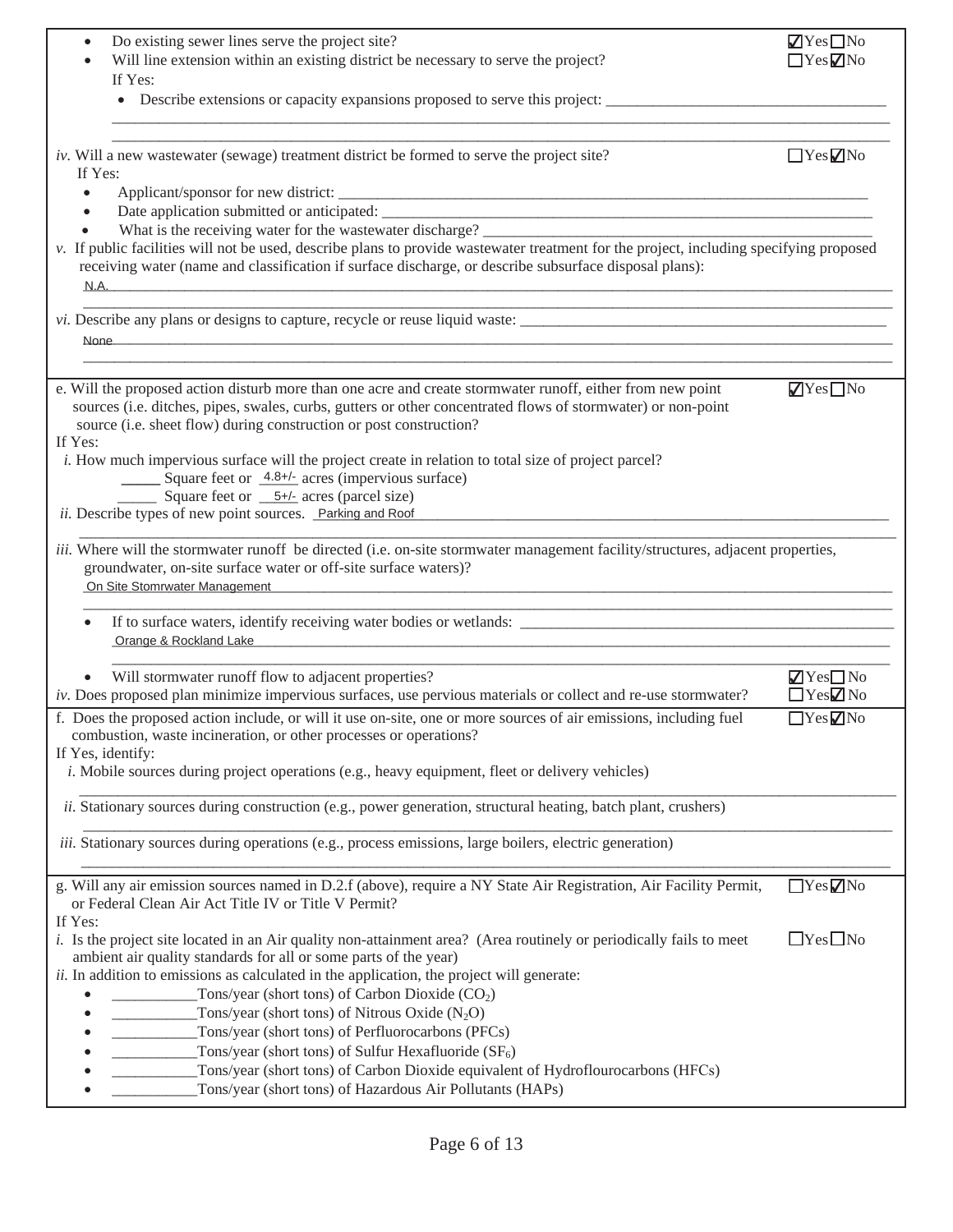| h. Will the proposed action generate or emit methane (including, but not limited to, sewage treatment plants,<br>landfills, composting facilities)?<br>If Yes:                                                                                                                                                                                                                                                                                                                                                                                                                                                                                                                                                                                                                         |                                                                                                                                               | $\Box$ Yes $\Box$ No                               |
|----------------------------------------------------------------------------------------------------------------------------------------------------------------------------------------------------------------------------------------------------------------------------------------------------------------------------------------------------------------------------------------------------------------------------------------------------------------------------------------------------------------------------------------------------------------------------------------------------------------------------------------------------------------------------------------------------------------------------------------------------------------------------------------|-----------------------------------------------------------------------------------------------------------------------------------------------|----------------------------------------------------|
| ii. Describe any methane capture, control or elimination measures included in project design (e.g., combustion to generate heat or<br>electricity, flaring):                                                                                                                                                                                                                                                                                                                                                                                                                                                                                                                                                                                                                           |                                                                                                                                               |                                                    |
| i. Will the proposed action result in the release of air pollutants from open-air operations or processes, such as<br>quarry or landfill operations?<br>If Yes: Describe operations and nature of emissions (e.g., diesel exhaust, rock particulates/dust):                                                                                                                                                                                                                                                                                                                                                                                                                                                                                                                            |                                                                                                                                               | YesVNo                                             |
| j. Will the proposed action result in a substantial increase in traffic above present levels or generate substantial<br>new demand for transportation facilities or services?<br>If Yes:<br><i>i</i> . When is the peak traffic expected (Check all that apply): $\Box$ Morning<br>Randomly between hours of ____________ to ________.<br>ii. For commercial activities only, projected number of semi-trailer truck trips/day:<br>iii. Parking spaces: Existing 6 Proposed 287 Net increase/decrease 281<br>iv. Does the proposed action include any shared use parking?<br>v. If the proposed action includes any modification of existing roads, creation of new roads or change in existing access, describe:<br>Proposed improvements to NYS Route 208 & Gilbert Street Extension | $\Box$ Evening<br><b>Z</b> Weekend<br>2                                                                                                       | $\nabla$ Yes $\nabla$ No<br>$\Box$ Yes $\nabla$ No |
| <i>vi.</i> Are public/private transportation service(s) or facilities available within $\frac{1}{2}$ mile of the proposed site?<br>vii Will the proposed action include access to public transportation or accommodations for use of hybrid, electric<br>or other alternative fueled vehicles?<br>viii. Will the proposed action include plans for pedestrian or bicycle accommodations for connections to existing<br>pedestrian or bicycle routes?                                                                                                                                                                                                                                                                                                                                   |                                                                                                                                               | $\sqrt{Y}$ es $\Box$ No<br>$Yes$ No<br>YesZNo      |
| k. Will the proposed action (for commercial or industrial projects only) generate new or additional demand<br>for energy?<br>If Yes:<br>4.2 MkWh / year<br>ii. Anticipated sources/suppliers of electricity for the project (e.g., on-site combustion, on-site renewable, via grid/local utility, or<br>other):                                                                                                                                                                                                                                                                                                                                                                                                                                                                        |                                                                                                                                               | $\sqrt{Y}$ es $\Box$ No                            |
| Local utility - Orange & Rockland<br><i>iii.</i> Will the proposed action require a new, or an upgrade to, an existing substation?                                                                                                                                                                                                                                                                                                                                                                                                                                                                                                                                                                                                                                                     |                                                                                                                                               | $\Box$ Yes $\neg$ No                               |
| l. Hours of operation. Answer all items which apply.<br><i>i</i> . During Construction:<br>Monday - Friday: 7:00 AM - 7:00 PM<br>Saturday: 0.00 AM - 9.00 PM<br>$\bullet$<br>$\bullet$                                                                                                                                                                                                                                                                                                                                                                                                                                                                                                                                                                                                 | ii. During Operations:<br>Monday - Friday:<br>6:00 AM - 11:00 PM<br>6:00 AM - 11:00 PM<br>6:00 AM - 11:00 PM<br>Sunday:<br>6:00 AM - 11:00 PM |                                                    |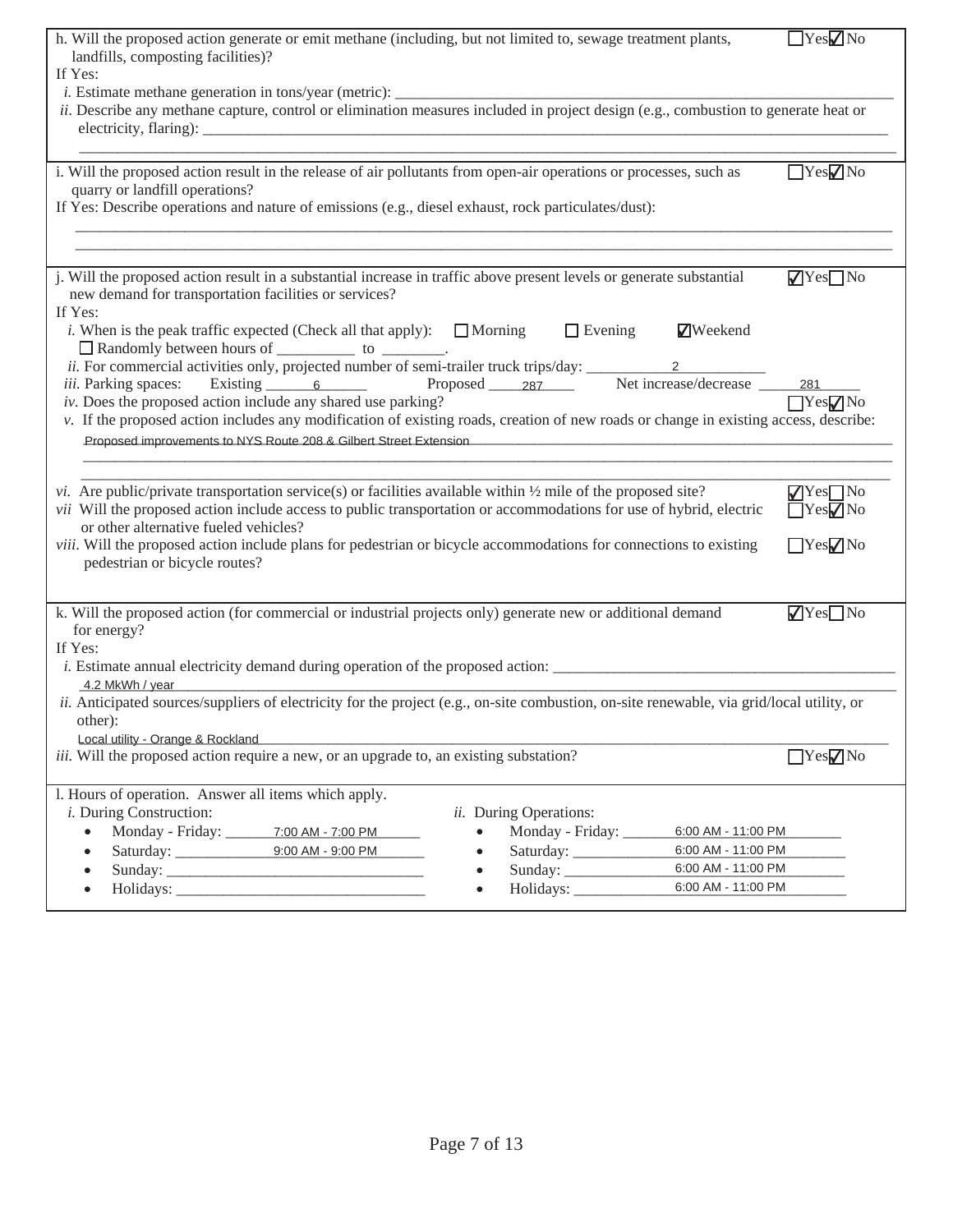| m. Will the proposed action produce noise that will exceed existing ambient noise levels during construction,<br>operation, or both?<br>If yes:                                                                                                                                                                                                                                                                                                                                                                                                                                                         | $\blacksquare$ Yes $\Box$ No                         |
|---------------------------------------------------------------------------------------------------------------------------------------------------------------------------------------------------------------------------------------------------------------------------------------------------------------------------------------------------------------------------------------------------------------------------------------------------------------------------------------------------------------------------------------------------------------------------------------------------------|------------------------------------------------------|
| <i>i</i> . Provide details including sources, time of day and duration:<br>Operation of construction equipment during site development. Time and duration as listed in Item D.2.L above.                                                                                                                                                                                                                                                                                                                                                                                                                |                                                      |
| ii. Will proposed action remove existing natural barriers that could act as a noise barrier or screen?                                                                                                                                                                                                                                                                                                                                                                                                                                                                                                  | $\Box$ Yes $\Box$ No                                 |
| n Will the proposed action have outdoor lighting?<br>If yes:<br><i>i.</i> Describe source(s), location(s), height of fixture(s), direction/aim, and proximity to nearest occupied structures:                                                                                                                                                                                                                                                                                                                                                                                                           | $\blacksquare$ Yes $\blacksquare$ No                 |
| Parking lot will have 15' - 20' high pole mounted lights. Building will have wall mounted light at various heights. Lights will be directed on the property                                                                                                                                                                                                                                                                                                                                                                                                                                             |                                                      |
| ii. Will proposed action remove existing natural barriers that could act as a light barrier or screen?                                                                                                                                                                                                                                                                                                                                                                                                                                                                                                  | $\Box$ Yes $\Box$ No                                 |
| o. Does the proposed action have the potential to produce odors for more than one hour per day?<br>If Yes, describe possible sources, potential frequency and duration of odor emissions, and proximity to nearest<br>occupied structures:                                                                                                                                                                                                                                                                                                                                                              | $\Box$ Yes $\nabla$ No                               |
| p. Will the proposed action include any bulk storage of petroleum (combined capacity of over 1,100 gallons)<br>or chemical products 185 gallons in above ground storage or any amount in underground storage?<br>If Yes:<br><i>i</i> . Product(s) to be stored $\overline{\phantom{a}}$                                                                                                                                                                                                                                                                                                                 | $\Box$ Yes $\nabla$ No                               |
| <i>i</i> . Product(s) to be stored $\frac{1}{i}$ per unit time $\frac{1}{i}$ (e.g., month, year)<br><i>iii.</i> Generally describe proposed storage facilities:                                                                                                                                                                                                                                                                                                                                                                                                                                         |                                                      |
| q. Will the proposed action (commercial, industrial and recreational projects only) use pesticides (i.e., herbicides,<br>insecticides) during construction or operation?<br>If Yes:<br><i>i</i> . Describe proposed treatment(s):                                                                                                                                                                                                                                                                                                                                                                       | $\Box$ Yes $\nabla$ No                               |
|                                                                                                                                                                                                                                                                                                                                                                                                                                                                                                                                                                                                         |                                                      |
| ii. Will the proposed action use Integrated Pest Management Practices?                                                                                                                                                                                                                                                                                                                                                                                                                                                                                                                                  | $\Box$ Yes $\Box$ No<br>$\blacksquare$ Yes $\Box$ No |
| r. Will the proposed action (commercial or industrial projects only) involve or require the management or disposal<br>of solid waste (excluding hazardous materials)?<br>If Yes:<br>i. Describe any solid waste(s) to be generated during construction or operation of the facility:<br>$\bullet$<br>1.5 tons per <u>week</u> (unit of time)<br>Operation :<br>$\bullet$<br><i>ii.</i> Describe any proposals for on-site minimization, recycling or reuse of materials to avoid disposal as solid waste:<br>Construction: None<br>$\bullet$<br><u> 1980 - Johann Stein, fransk politiker (d. 1980)</u> |                                                      |
| Operation: Cardboard and Plastics will be Recycled<br>$\bullet$                                                                                                                                                                                                                                                                                                                                                                                                                                                                                                                                         |                                                      |
| iii. Proposed disposal methods/facilities for solid waste generated on-site:<br>Construction: Waste Hauler / Containers<br>$\bullet$                                                                                                                                                                                                                                                                                                                                                                                                                                                                    |                                                      |
| Operation: Compactor / Dumpster Enclosure / Waste Hauler                                                                                                                                                                                                                                                                                                                                                                                                                                                                                                                                                |                                                      |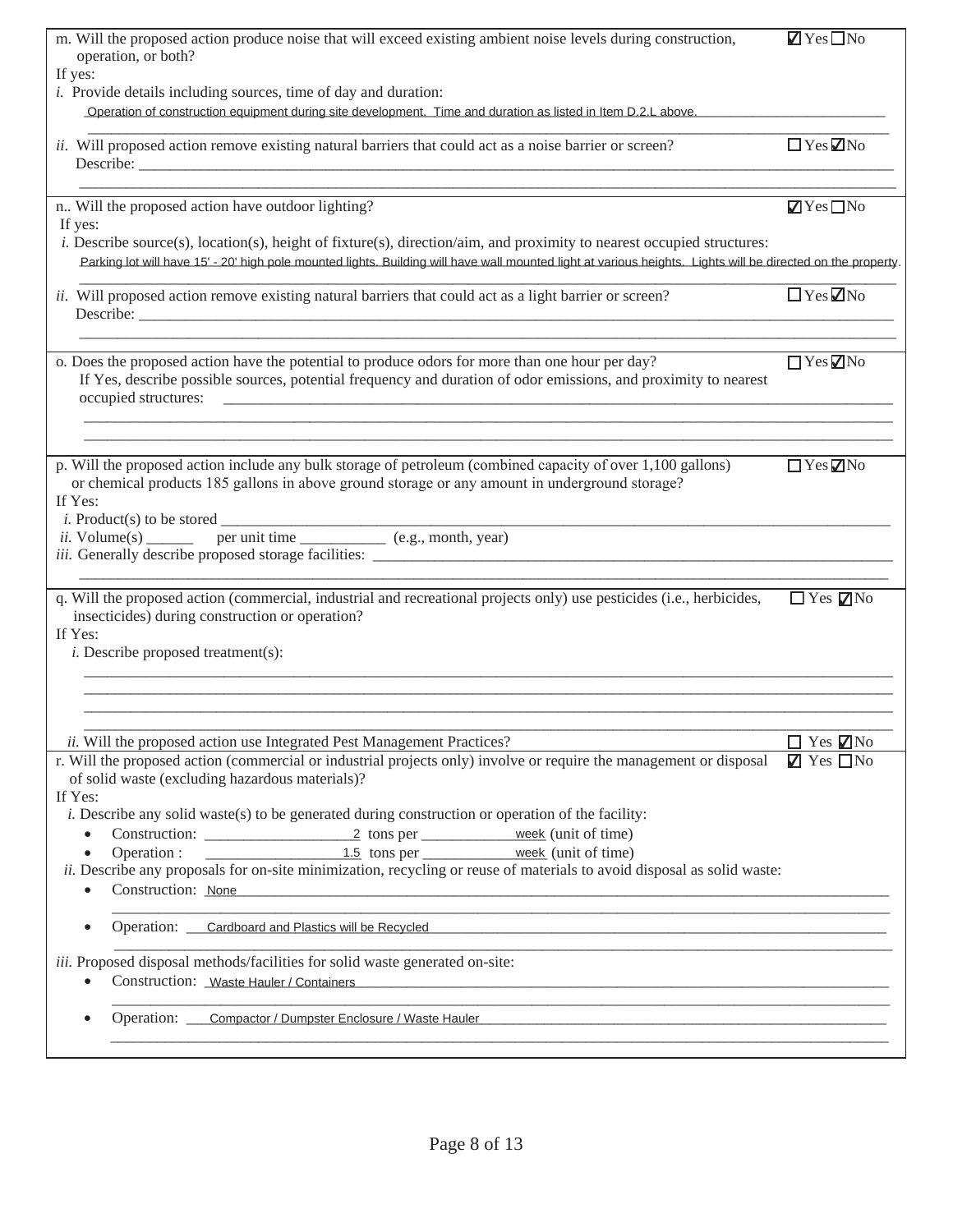| s. Does the proposed action include construction or modification of a solid waste management facility?                                                                                                                                                                                                                 |                    |                                     | $\Box$ Yes $\Box$ No    |
|------------------------------------------------------------------------------------------------------------------------------------------------------------------------------------------------------------------------------------------------------------------------------------------------------------------------|--------------------|-------------------------------------|-------------------------|
| If Yes:<br>i. Type of management or handling of waste proposed for the site (e.g., recycling or transfer station, composting, landfill, or                                                                                                                                                                             |                    |                                     |                         |
| other disposal activities): _                                                                                                                                                                                                                                                                                          |                    |                                     |                         |
| ii. Anticipated rate of disposal/processing:<br>Tons/month, if transfer or other non-combustion/thermal treatment, or                                                                                                                                                                                                  |                    |                                     |                         |
| Tons/hour, if combustion or thermal treatment                                                                                                                                                                                                                                                                          |                    |                                     |                         |
|                                                                                                                                                                                                                                                                                                                        |                    |                                     |                         |
| t. Will proposed action at the site involve the commercial generation, treatment, storage, or disposal of hazardous                                                                                                                                                                                                    |                    |                                     | $Yes$ No                |
| waste?<br>If Yes:                                                                                                                                                                                                                                                                                                      |                    |                                     |                         |
| <i>i.</i> Name(s) of all hazardous wastes or constituents to be generated, handled or managed at facility:                                                                                                                                                                                                             |                    |                                     |                         |
|                                                                                                                                                                                                                                                                                                                        |                    |                                     |                         |
| iii. Specify amount to be handled or generated _____ tons/month                                                                                                                                                                                                                                                        |                    |                                     |                         |
| v. Will any hazardous wastes be disposed at an existing offsite hazardous waste facility?                                                                                                                                                                                                                              |                    |                                     | $\boxed{\text{Yes}}$ No |
|                                                                                                                                                                                                                                                                                                                        |                    |                                     |                         |
| If No: describe proposed management of any hazardous wastes which will not be sent to a hazardous waste facility:                                                                                                                                                                                                      |                    |                                     |                         |
|                                                                                                                                                                                                                                                                                                                        |                    |                                     |                         |
| E. Site and Setting of Proposed Action                                                                                                                                                                                                                                                                                 |                    |                                     |                         |
| E.1. Land uses on and surrounding the project site                                                                                                                                                                                                                                                                     |                    |                                     |                         |
| a. Existing land uses.<br><i>i</i> . Check all uses that occur on, adjoining and near the project site.<br>$\Box$ Urban $\Box$ Industrial $\Box$ Commercial $\Box$ Residential (suburban) $\Box$ Rural (non-farm)<br>$\Box$ Forest $\Box$ Agriculture $\Box$ Aquatic<br><i>ii.</i> If mix of uses, generally describe: |                    |                                     |                         |
|                                                                                                                                                                                                                                                                                                                        |                    |                                     |                         |
| b. Land uses and covertypes on the project site.                                                                                                                                                                                                                                                                       |                    |                                     |                         |
| Land use or<br>Covertype                                                                                                                                                                                                                                                                                               | Current<br>Acreage | Acreage After<br>Project Completion | Change<br>$(Acres +/-)$ |
| Roads, buildings, and other paved or impervious<br>$\bullet$<br>surfaces                                                                                                                                                                                                                                               | 0.30               | 4.8                                 | $+4.5$                  |
| Forested<br>$\bullet$                                                                                                                                                                                                                                                                                                  | $2.45 +/-$         | 0                                   | $-2.45 +/-$             |
| Meadows, grasslands or brushlands (non-<br>$\bullet$                                                                                                                                                                                                                                                                   | 0.75               | $\mathbf 0$                         | $-0.75$                 |
| agricultural, including abandoned agricultural)                                                                                                                                                                                                                                                                        |                    |                                     |                         |
| Agricultural<br>$\bullet$<br>(includes active orchards, field, greenhouse etc.)                                                                                                                                                                                                                                        | $\mathbf 0$        | $\mathbf 0$                         | None                    |
| Surface water features<br>$\bullet$<br>(lakes, ponds, streams, rivers, etc.)                                                                                                                                                                                                                                           | $\mathbf 0$        | 0                                   | None                    |
| Wetlands (freshwater or tidal)<br>$\bullet$                                                                                                                                                                                                                                                                            | $\mathbf 0$        | $\mathbf{0}$                        | None                    |
| Non-vegetated (bare rock, earth or fill)<br>$\bullet$                                                                                                                                                                                                                                                                  | $\mathbf 0$        | $\mathbf 0$                         | None                    |
| Other<br>$\bullet$                                                                                                                                                                                                                                                                                                     |                    |                                     |                         |
| Describe: Lawns & Landscaping                                                                                                                                                                                                                                                                                          | 1.50               | 0.20                                | $-1.30$                 |

\_\_\_\_\_\_\_\_\_\_\_\_\_\_\_\_\_\_\_\_\_\_\_\_\_\_\_\_\_\_\_\_\_\_\_\_\_\_\_\_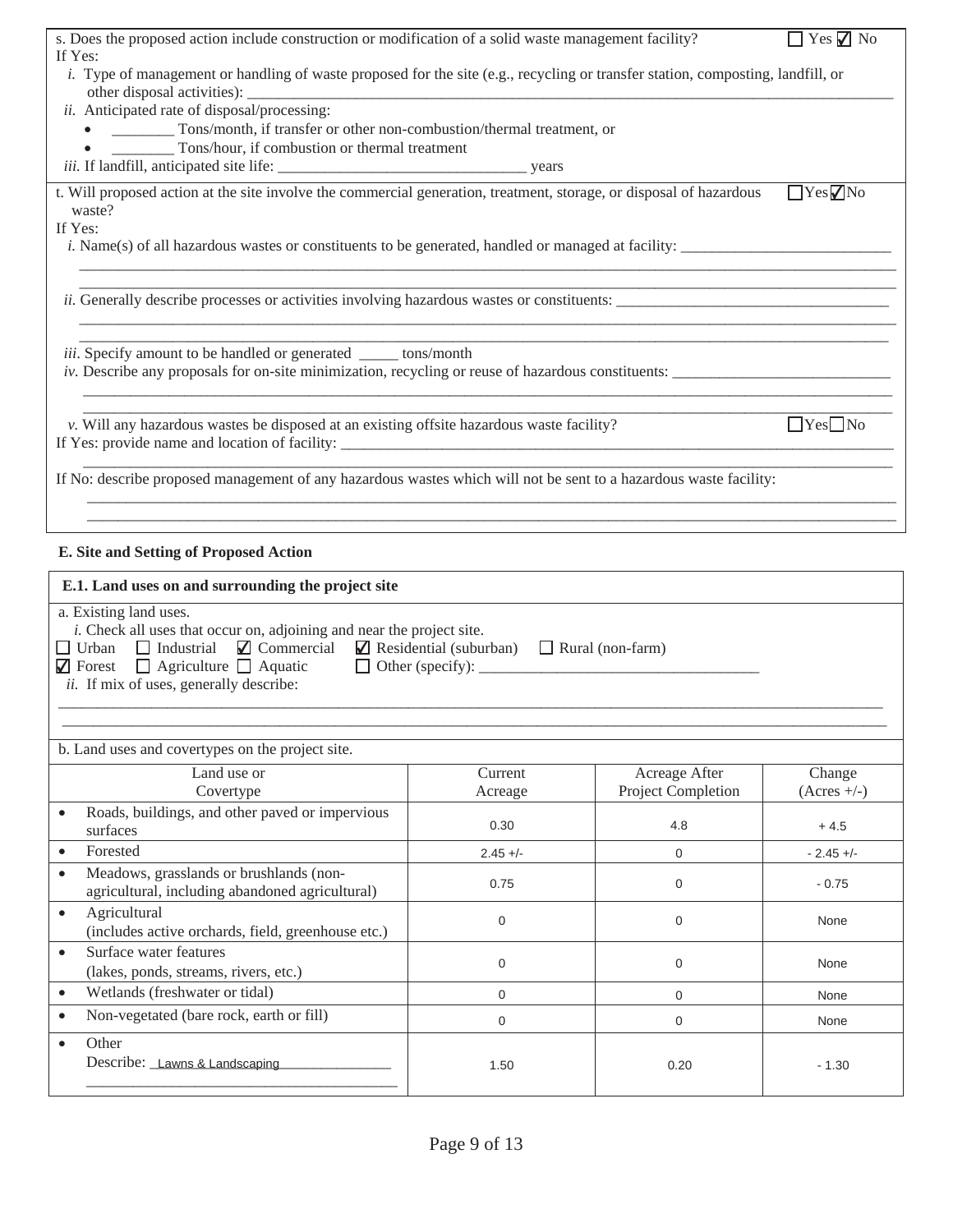| c. Is the project site presently used by members of the community for public recreation?                                                                                                                                                                                                                                                                                  | $\Box$ Yes $\Box$ No    |
|---------------------------------------------------------------------------------------------------------------------------------------------------------------------------------------------------------------------------------------------------------------------------------------------------------------------------------------------------------------------------|-------------------------|
| d. Are there any facilities serving children, the elderly, people with disabilities (e.g., schools, hospitals, licensed<br>day care centers, or group homes) within 1500 feet of the project site?<br>If Yes,<br><i>i</i> . Identify Facilities:                                                                                                                          | $\sqrt{Y}$ es $\Box$ No |
|                                                                                                                                                                                                                                                                                                                                                                           | $\Box$ Yes $\nabla$ No  |
| e. Does the project site contain an existing dam?<br>If Yes:                                                                                                                                                                                                                                                                                                              |                         |
| <i>i</i> . Dimensions of the dam and impoundment:                                                                                                                                                                                                                                                                                                                         |                         |
| Dam height:<br>$\bullet$                                                                                                                                                                                                                                                                                                                                                  |                         |
| Dam length:<br>$\bullet$                                                                                                                                                                                                                                                                                                                                                  |                         |
| Surface area:<br>$\overline{\phantom{a}}$ acres                                                                                                                                                                                                                                                                                                                           |                         |
|                                                                                                                                                                                                                                                                                                                                                                           |                         |
| iii. Provide date and summarize results of last inspection:                                                                                                                                                                                                                                                                                                               |                         |
|                                                                                                                                                                                                                                                                                                                                                                           |                         |
|                                                                                                                                                                                                                                                                                                                                                                           |                         |
| f. Has the project site ever been used as a municipal, commercial or industrial solid waste management facility,<br>or does the project site adjoin property which is now, or was at one time, used as a solid waste management facility?                                                                                                                                 | $\Box$ Yes $\nabla$ No  |
| If Yes:<br><i>i</i> . Has the facility been formally closed?                                                                                                                                                                                                                                                                                                              | $\Box$ Yes $\Box$ No    |
|                                                                                                                                                                                                                                                                                                                                                                           |                         |
| ii. Describe the location of the project site relative to the boundaries of the solid waste management facility:                                                                                                                                                                                                                                                          |                         |
|                                                                                                                                                                                                                                                                                                                                                                           |                         |
| <i>iii.</i> Describe any development constraints due to the prior solid waste activities:                                                                                                                                                                                                                                                                                 |                         |
| g. Have hazardous wastes been generated, treated and/or disposed of at the site, or does the project site adjoin<br>property which is now or was at one time used to commercially treat, store and/or dispose of hazardous waste?<br>If Yes:<br><i>i.</i> Describe waste(s) handled and waste management activities, including approximate time when activities occurred: | $\Box$ Yes $\nabla$ No  |
|                                                                                                                                                                                                                                                                                                                                                                           |                         |
| h. Potential contamination history. Has there been a reported spill at the proposed project site, or have any<br>remedial actions been conducted at or adjacent to the proposed site?<br>If Yes:                                                                                                                                                                          | $\Box$ Yes $\Box$ No    |
| i. Is any portion of the site listed on the NYSDEC Spills Incidents database or Environmental Site<br>Remediation database? Check all that apply:                                                                                                                                                                                                                         | $\Box$ Yes $\Box$ No    |
| $\Box$ Yes - Spills Incidents database                                                                                                                                                                                                                                                                                                                                    |                         |
| $\Box$ Yes – Environmental Site Remediation database                                                                                                                                                                                                                                                                                                                      |                         |
| $\Box$ Neither database                                                                                                                                                                                                                                                                                                                                                   |                         |
| <i>ii.</i> If site has been subject of RCRA corrective activities, describe control measures:                                                                                                                                                                                                                                                                             |                         |
|                                                                                                                                                                                                                                                                                                                                                                           |                         |
| iii. Is the project within 2000 feet of any site in the NYSDEC Environmental Site Remediation database?<br>If yes, provide DEC ID number(s):                                                                                                                                                                                                                              | $\Box$ Yes $\Box$ No    |
| iv. If yes to (i), (ii) or (iii) above, describe current status of site(s):                                                                                                                                                                                                                                                                                               |                         |
|                                                                                                                                                                                                                                                                                                                                                                           |                         |
|                                                                                                                                                                                                                                                                                                                                                                           |                         |
|                                                                                                                                                                                                                                                                                                                                                                           |                         |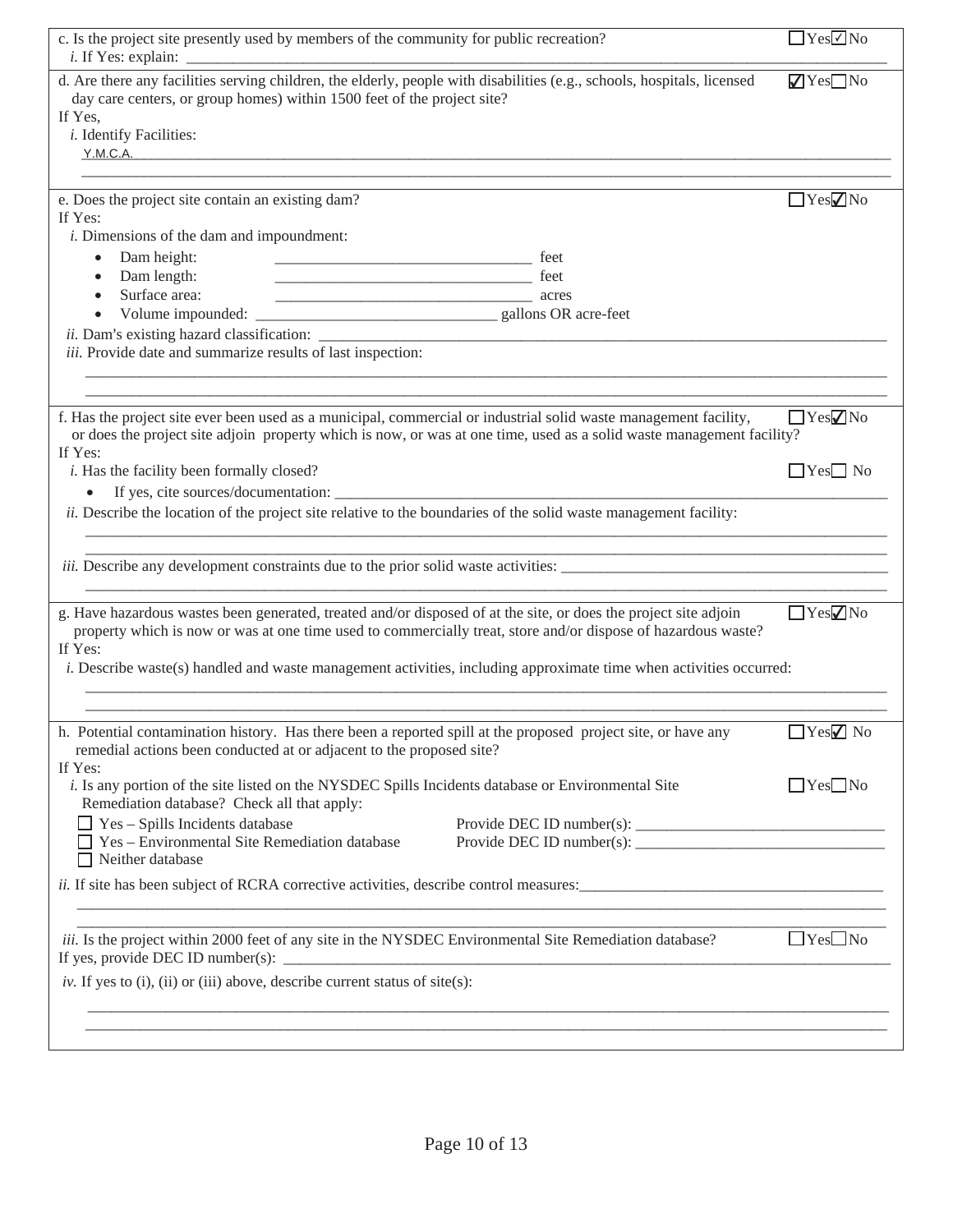| v. Is the project site subject to an institutional control limiting property uses?                                                                                                         |                          |  |  |
|--------------------------------------------------------------------------------------------------------------------------------------------------------------------------------------------|--------------------------|--|--|
| $\bullet$                                                                                                                                                                                  |                          |  |  |
| $\bullet$                                                                                                                                                                                  |                          |  |  |
| $\bullet$<br>Will the project affect the institutional or engineering controls in place?                                                                                                   | $\Box$ Yes $\Box$ No     |  |  |
|                                                                                                                                                                                            |                          |  |  |
| E.2. Natural Resources On or Near Project Site                                                                                                                                             |                          |  |  |
| a. What is the average depth to bedrock on the project site?                                                                                                                               |                          |  |  |
| b. Are there bedrock outcroppings on the project site?<br>If Yes, what proportion of the site is comprised of bedrock outcroppings? _______________%                                       | $\Box$ Yes $\nabla$ No   |  |  |
| c. Predominant soil type(s) present on project site:<br>$100\%$<br>Mardin Gravelly Silt Loam (MdB)<br>$\%$                                                                                 |                          |  |  |
| $\%$<br>d. What is the average depth to the water table on the project site? Average: $\frac{\cdot}{\cdot}$ > 8 feet                                                                       |                          |  |  |
| We of site<br>e. Drainage status of project site soils: U Well Drained:<br>Moderately Well Drained: 100 % of site                                                                          |                          |  |  |
| Poorly Drained 2008 31te                                                                                                                                                                   |                          |  |  |
| f. Approximate proportion of proposed action site with slopes: $\Box$ 0-10%:<br>_79.5 % of site<br>$10-15\%$ :<br>$\frac{11}{20}$ of site<br>$\sqrt{ }$ 15% or greater:<br>$9.5\%$ of site |                          |  |  |
|                                                                                                                                                                                            |                          |  |  |
| g. Are there any unique geologic features on the project site?                                                                                                                             | $\Box$ Yes $\nabla$ No   |  |  |
|                                                                                                                                                                                            |                          |  |  |
| h. Surface water features.<br><i>i.</i> Does any portion of the project site contain wetlands or other waterbodies (including streams, rivers,                                             | $\Box$ Yes $\nabla$ No   |  |  |
| ponds or lakes)?<br>ii. Do any wetlands or other waterbodies adjoin the project site?<br>If Yes to either $i$ or $ii$ , continue. If No, skip to E.2.i.                                    | $\sqrt{Y}$ es $\Box$ No  |  |  |
| iii. Are any of the wetlands or waterbodies within or adjoining the project site regulated by any federal,<br>state or local agency?                                                       | $\sqrt{ }$ Yes $\Box$ No |  |  |
| iv. For each identified regulated wetland and waterbody on the project site, provide the following information:<br>$\bullet$                                                               |                          |  |  |
| Streams: Name Manne Change & Rockland Lake Classification Manne Classification B Classification B Classification B<br>$\bullet$                                                            |                          |  |  |
| $\bullet$<br>$\bullet$                                                                                                                                                                     |                          |  |  |
| v. Are any of the above water bodies listed in the most recent compilation of NYS water quality-impaired<br>waterbodies?                                                                   | $\Box$ Yes $\nabla$ No   |  |  |
|                                                                                                                                                                                            |                          |  |  |
| i. Is the project site in a designated Floodway?                                                                                                                                           | $\Box$ Yes $\nabla$ No   |  |  |
| j. Is the project site in the 100 year Floodplain?                                                                                                                                         | $\Box$ Yes $\nabla$ No   |  |  |
| k. Is the project site in the 500 year Floodplain?                                                                                                                                         | $\Box$ Yes $\nabla$ No   |  |  |
| 1. Is the project site located over, or immediately adjoining, a primary, principal or sole source aquifer?<br>If Yes:                                                                     | $\sqrt{Y}$ es $\Box$ No  |  |  |
| <i>i</i> . Name of aquifer: Principal aquifer                                                                                                                                              |                          |  |  |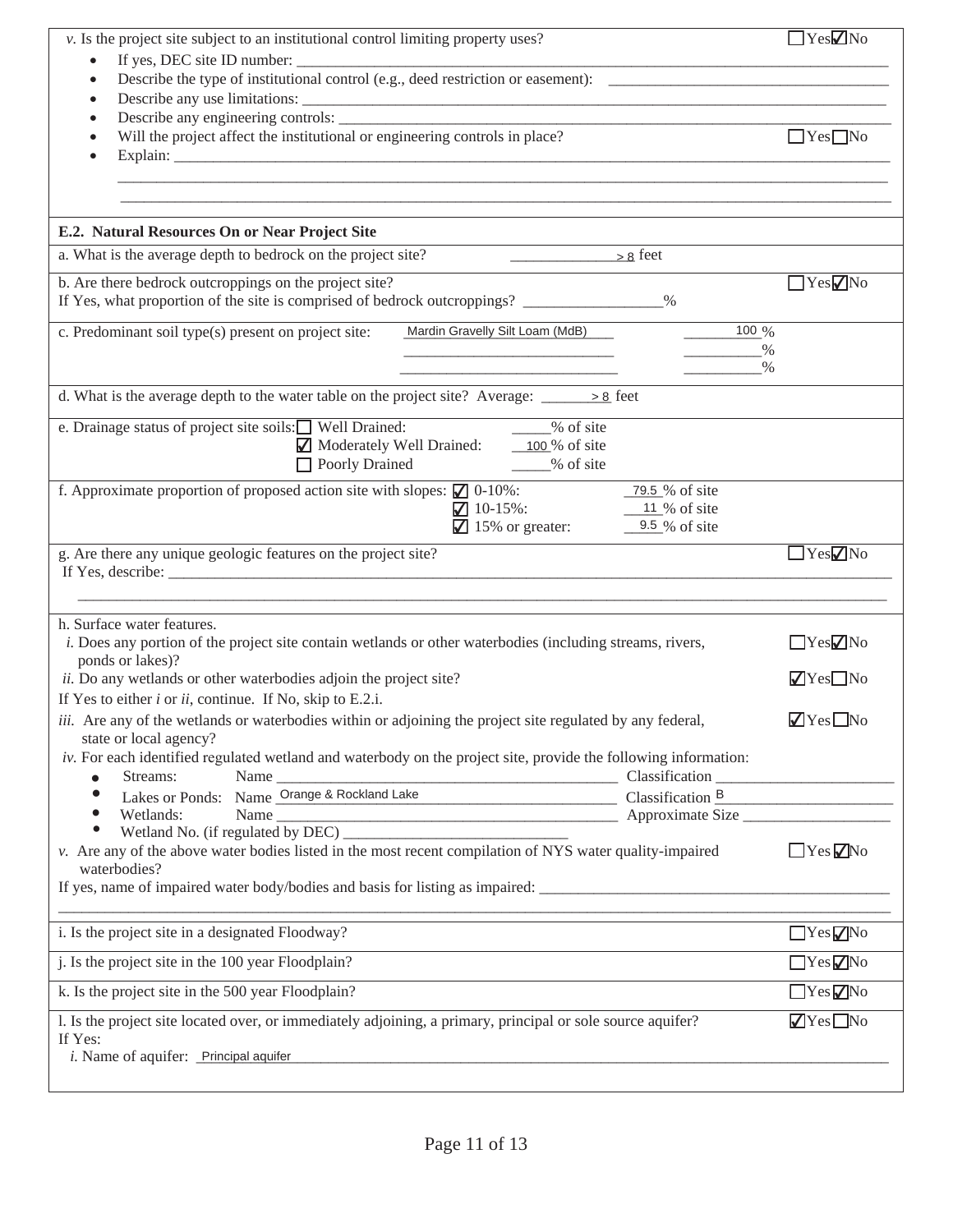| m. Identify the predominant wildlife species that occupy or use the project site:                                                                                                                                                                                                                                                                                              |                   |       | <b>Birds</b> |                        |
|--------------------------------------------------------------------------------------------------------------------------------------------------------------------------------------------------------------------------------------------------------------------------------------------------------------------------------------------------------------------------------|-------------------|-------|--------------|------------------------|
| Bats<br>Squirrels                                                                                                                                                                                                                                                                                                                                                              | Deer<br>Chipmunks |       |              |                        |
| <b>Rabbits</b>                                                                                                                                                                                                                                                                                                                                                                 | Groundhogs        |       |              |                        |
| n. Does the project site contain a designated significant natural community?                                                                                                                                                                                                                                                                                                   |                   |       |              | $\Box$ Yes $\nabla$ No |
| If Yes:<br><i>i.</i> Describe the habitat/community (composition, function, and basis for designation):                                                                                                                                                                                                                                                                        |                   |       |              |                        |
|                                                                                                                                                                                                                                                                                                                                                                                |                   |       |              |                        |
| iii. Extent of community/habitat:                                                                                                                                                                                                                                                                                                                                              |                   |       |              |                        |
| Currently:<br>$\bullet$                                                                                                                                                                                                                                                                                                                                                        |                   | acres |              |                        |
| $\bullet$                                                                                                                                                                                                                                                                                                                                                                      |                   |       |              |                        |
| Gain or loss (indicate $+$ or $-$ ):<br>$\bullet$                                                                                                                                                                                                                                                                                                                              |                   | acres |              |                        |
| o. Does project site contain any species of plant or animal that is listed by the federal government or NYS as<br>$\sqrt{Y}$ Yes $\Box$ No<br>endangered or threatened, or does it contain any areas identified as habitat for an endangered or threatened species?<br>Bats. Disturbance to potential habitat will be in accordance with DEC Policy.                           |                   |       |              |                        |
| p. Does the project site contain any species of plant or animal that is listed by NYS as rare, or as a species of<br>special concern?                                                                                                                                                                                                                                          |                   |       |              | $\Box$ Yes $\nabla$ No |
| q. Is the project site or adjoining area currently used for hunting, trapping, fishing or shell fishing?<br>If yes, give a brief description of how the proposed action may affect that use:                                                                                                                                                                                   |                   |       |              | YesVNo                 |
| E.3. Designated Public Resources On or Near Project Site                                                                                                                                                                                                                                                                                                                       |                   |       |              |                        |
| a. Is the project site, or any portion of it, located in a designated agricultural district certified pursuant to<br>Agriculture and Markets Law, Article 25-AA, Section 303 and 304?                                                                                                                                                                                          |                   |       |              | YesVNo                 |
| b. Are agricultural lands consisting of highly productive soils present?<br><i>ii.</i> Source(s) of soil rating(s): $\qquad \qquad$                                                                                                                                                                                                                                            |                   |       |              | $\Box$ Yes $\nabla$ No |
| YesVNo<br>c. Does the project site contain all or part of, or is it substantially contiguous to, a registered National<br>Natural Landmark?<br>If Yes:<br>$\Box$ Biological Community<br><i>i.</i> Nature of the natural landmark:<br>Geological Feature<br><i>ii.</i> Provide brief description of landmark, including values behind designation and approximate size/extent: |                   |       |              |                        |
| d. Is the project site located in or does it adjoin a state listed Critical Environmental Area?<br>If Yes:<br>$i.$ CEA name: $\_\_$                                                                                                                                                                                                                                            |                   |       |              | $\Box$ Yes $\nabla$ No |
|                                                                                                                                                                                                                                                                                                                                                                                |                   |       |              |                        |